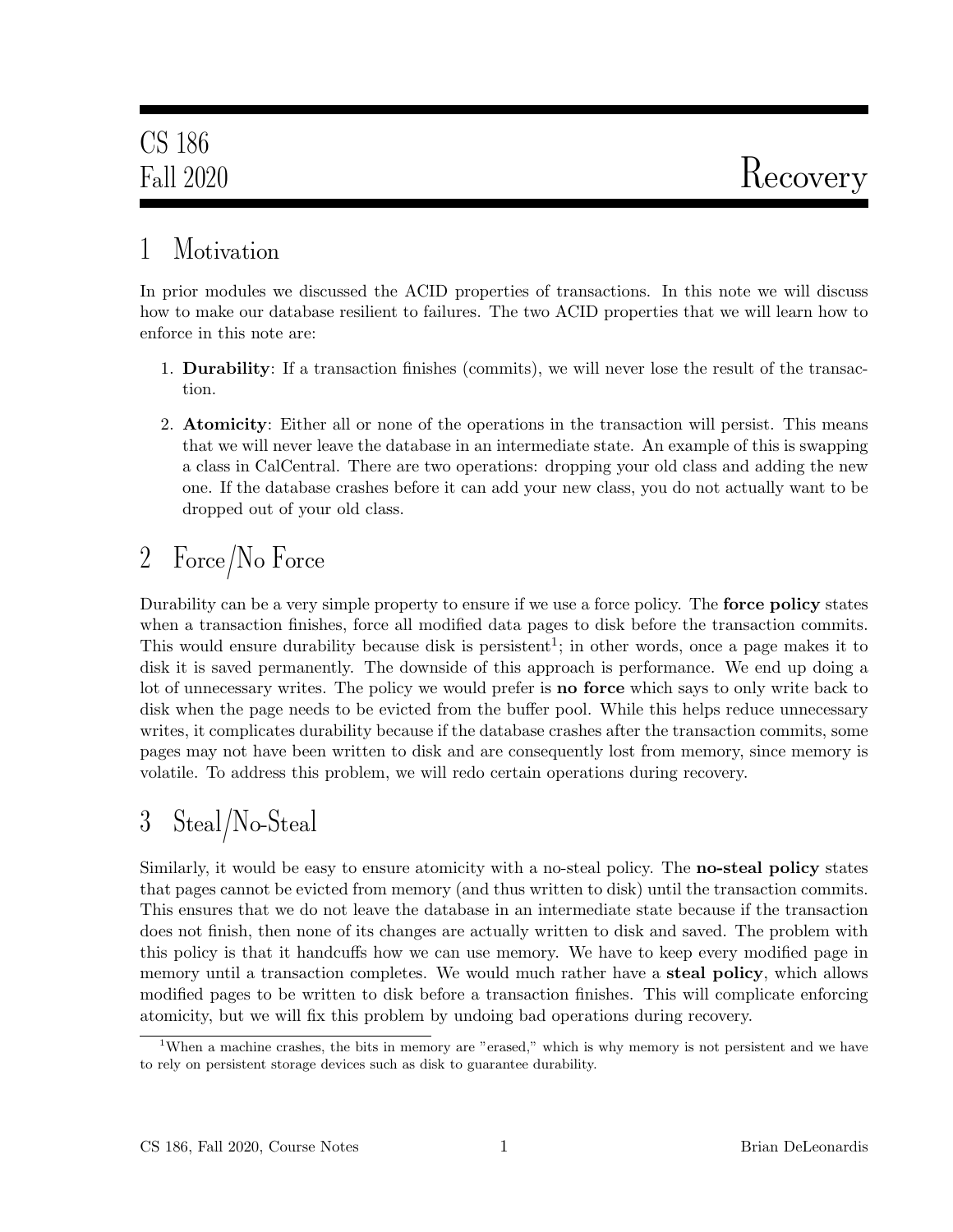### 4 Steal, No-Force

To review, we chose to use two policies (steal, no force) that make it difficult to guarantee atomicity and durability, but get us the best performance. The rest of this note will cover how to ensure atomicity and durability while using a steal, no force policy.

### 5 Write Ahead Logging

To solve these complications we will use logging. A log is a sequence of log records that describe the operations that the database has done.

### 5.1 Update Log Record

Each write operation (SQL insert/delete/update) will get its own log UPDATE record.

An UPDATE log record looks like this:

```
\langleXID, pageID, offset, length, old_data, new_data>
```
The fields are:

- XID: transaction ID tells us which transaction did this operation
- pageID: what page has been modified
- offset: where on the page the data started changing (typically in bytes)
- length: how much data was changed (typically in bytes)
- old data: what the data was originally (used for undo operations)
- new data: what the data has been updated to (used for redo operations)

### 5.2 Other Log Records

There are a few other record types we will use in our log. We will add fields to these log records throughout the note as the need for these fields becomes apparent.

- COMMIT: signifies that a transaction is starting the commit process
- ABORT: signifies that a transaction is starting the aborting process
- END: signifies that a transaction is finished (usually means that it finsihed committing or aborting)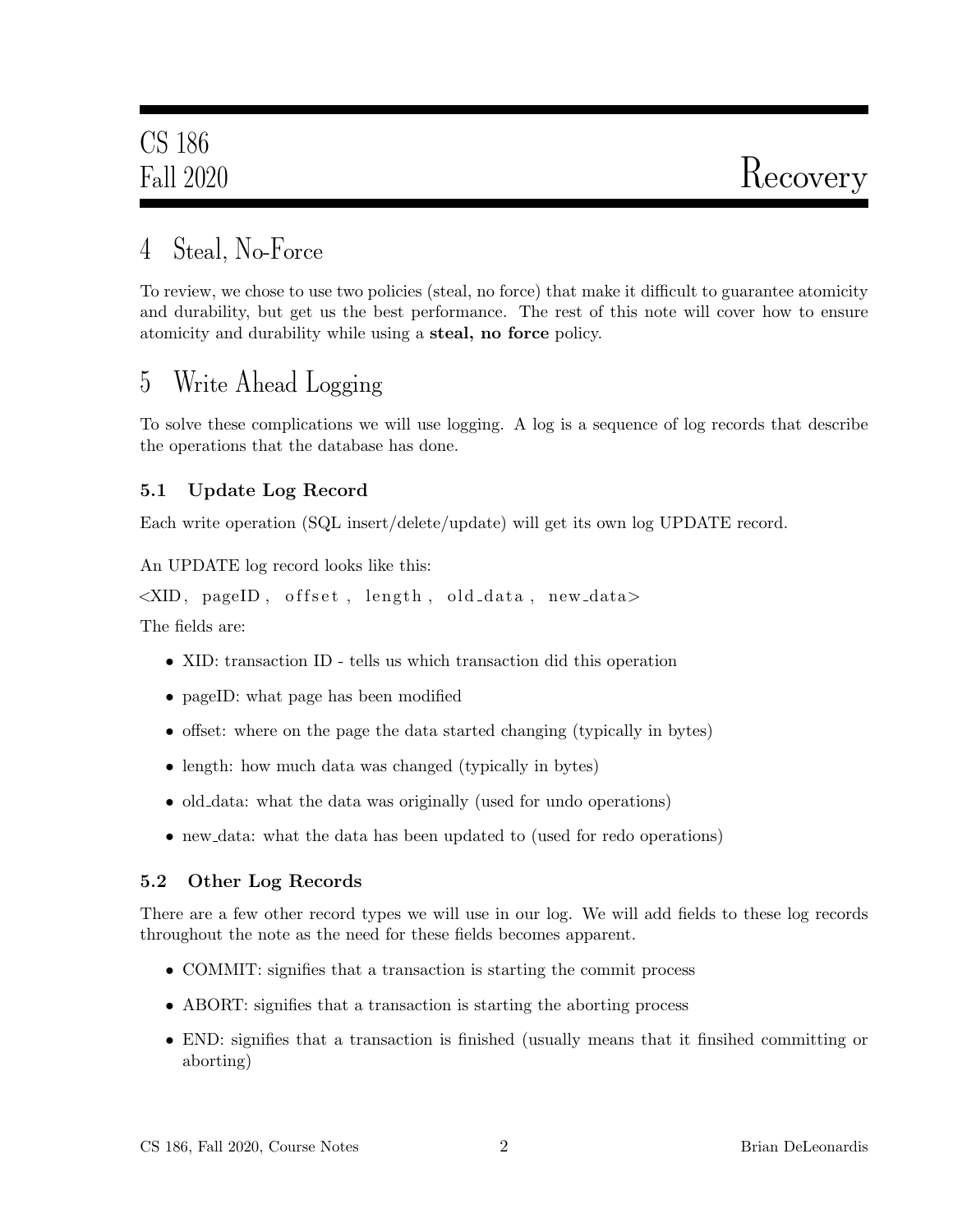#### 5.3 WAL Requirements

Just like regular data pages, log pages need to be operated on in memory, but need to be written to disk to be stored permanently. Write Ahead Logging (WAL) imposes requirements for when we must write the logs to disk. The two rules are as follows:

- 1. Log records must be written to disk **before** the corresponding data page gets written to disk. This is how we will achieve atomicity. The intuition for this is that if a data page is written first and then the database crashes we have no way of undoing the operation because we don't know what operation happened!
- 2. All log records must be written to disk when a transaction commits. This is how we will achieve durability. The intuition is that we need to persistently track what operations a committed transaction has performed. Otherwise, we would have no idea what operations we need to redo. By writing all the logs to disk, we know exactly which operations we need to redo in the event that the database crashes before the modified data pages are written to disk!

### 6 WAL Implementation

To implement write ahead logging we're going to add a field to our log records called the LSN, which stands for Log Sequence Number. The LSN is a unique increasing number that helps signify the order of the operations (if you see a log record with  $LSN = 20$  then that operation happened after a record with  $LSN = 10$ ). In this class the LSNs will increase by 10 each time, but this is just a convention. We will also add a **prevLSN** field to each log record which stores the last operation from the same transaction (this will be useful for undoing a transaction).

The database will also keep track of the flushedLSN which is stored in RAM. The flushedLSN keeps track of the LSN of last log record that has been flushed to disk. When a page is **flushed**, it means that the page has been written to disk; it usually also implies that we evict the page from memory because we don't need it there anymore. The flushedLSN tells us that any log records before it should not be written to disk because they are already there. Log pages are usually appended to the previous log page on disk, so writing the same logs multiple times would mean we are storing duplicate data which would also mess up the continuity of the log.

We will also add a piece of metadata to each data page called the pageLSN. The **pageLSN** stores the LSN of the operation that last modified the page. We will use this to help tell us what operations actually made it to disk and what operations must be redone.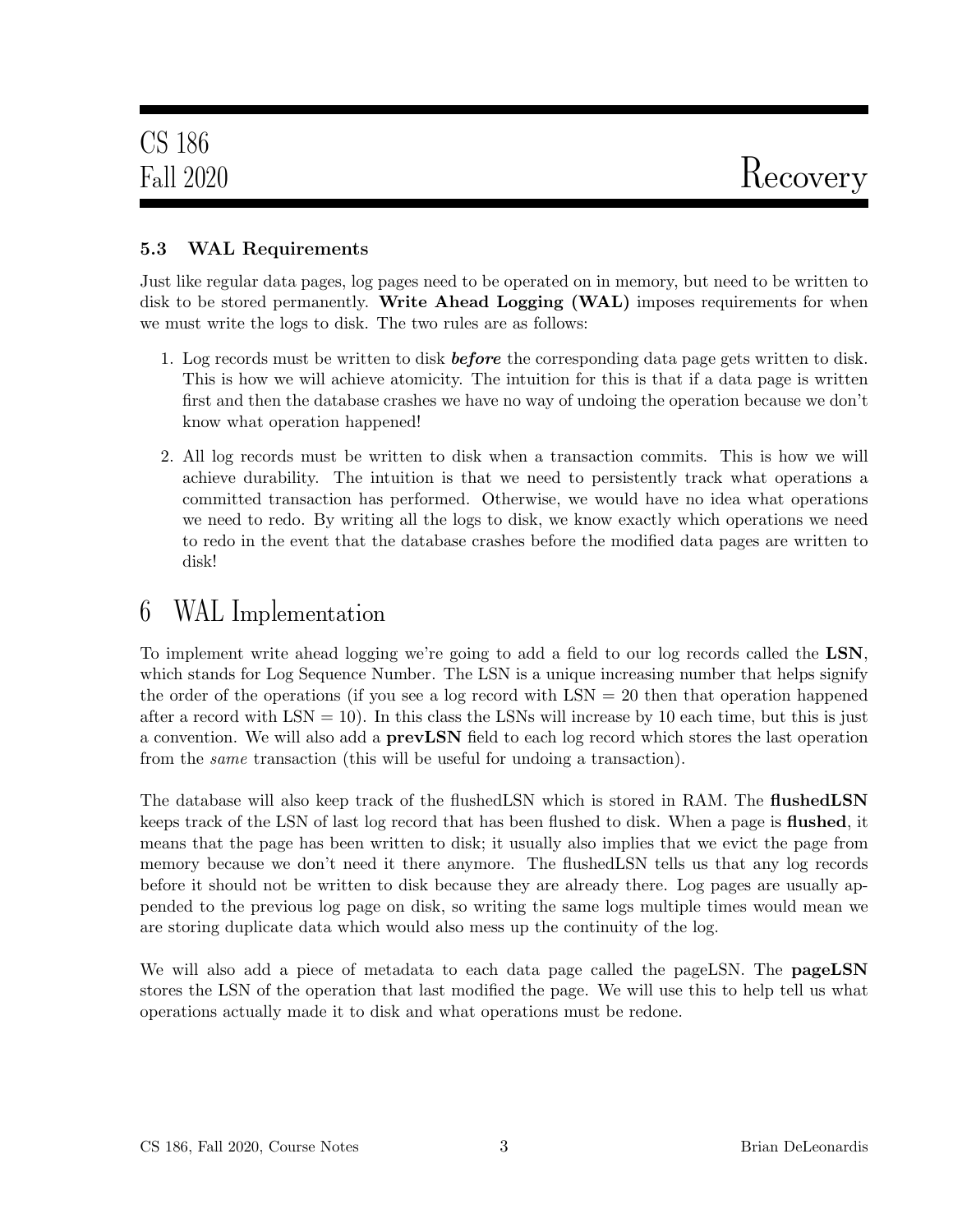### 7 Inequality Exercise

Before page  $i$  is allowed to be flushed to disk, what inequality must hold?

#### $pageLSN_i = fluxhedLSN$

**Answer:**  $\leq$ , This comes from our first rule for WAL - we must flush the corresponding log records before we can flush the data page to disk. A data page is only flushed to disk if the LSN of the last operation to modify it is less than or equal to the flushed LSN. In other words, before page i can be flushed to disk, the log records for all operations that have modified page  $i$  must have been flushed to disk.

### 8 Aborting a Transaction

Before getting into recovering from a crash, let's figure out how a database can abort a transaction that is in progress. We may want to abort a transaction because of deadlock, or a user may decide to abort because the transaction is taking too long. Transactions can also be aborted to guarantee the C for consistency in ACID if an operation violates some integrity constraint. Finally, a transaction may need to be aborted due to a system crash! We need to ensure that none of the operations are still persisted to disk once the abort process finishes.

### 8.1 Abort and CLR Log Records

The first thing we will do is write an ABORT record to the log to signify that we are starting the process. Then we will start at the last operation in the log for that transaction. We will undo each operation in the transaction and write a CLR record to the log for each undone operation. A CLR (Compensation Log Record) is a new type of record signifying that we are undoing a specific operation. It is essentially the same thing as an UPDATE record (it stores the previous state and the new state), but it tells us that this write operation happened due to an abort.

### 9 Recovery Data Structures

We will keep two tables of state to make the recovery process a little bit easier. The first table is called the transaction table and it stores information on the active transactions. The transaction table has three fields:

- XID: transaction ID
- status: either running, committing, or aborting
- lastLSN: the LSN of the most recent operation for this transaction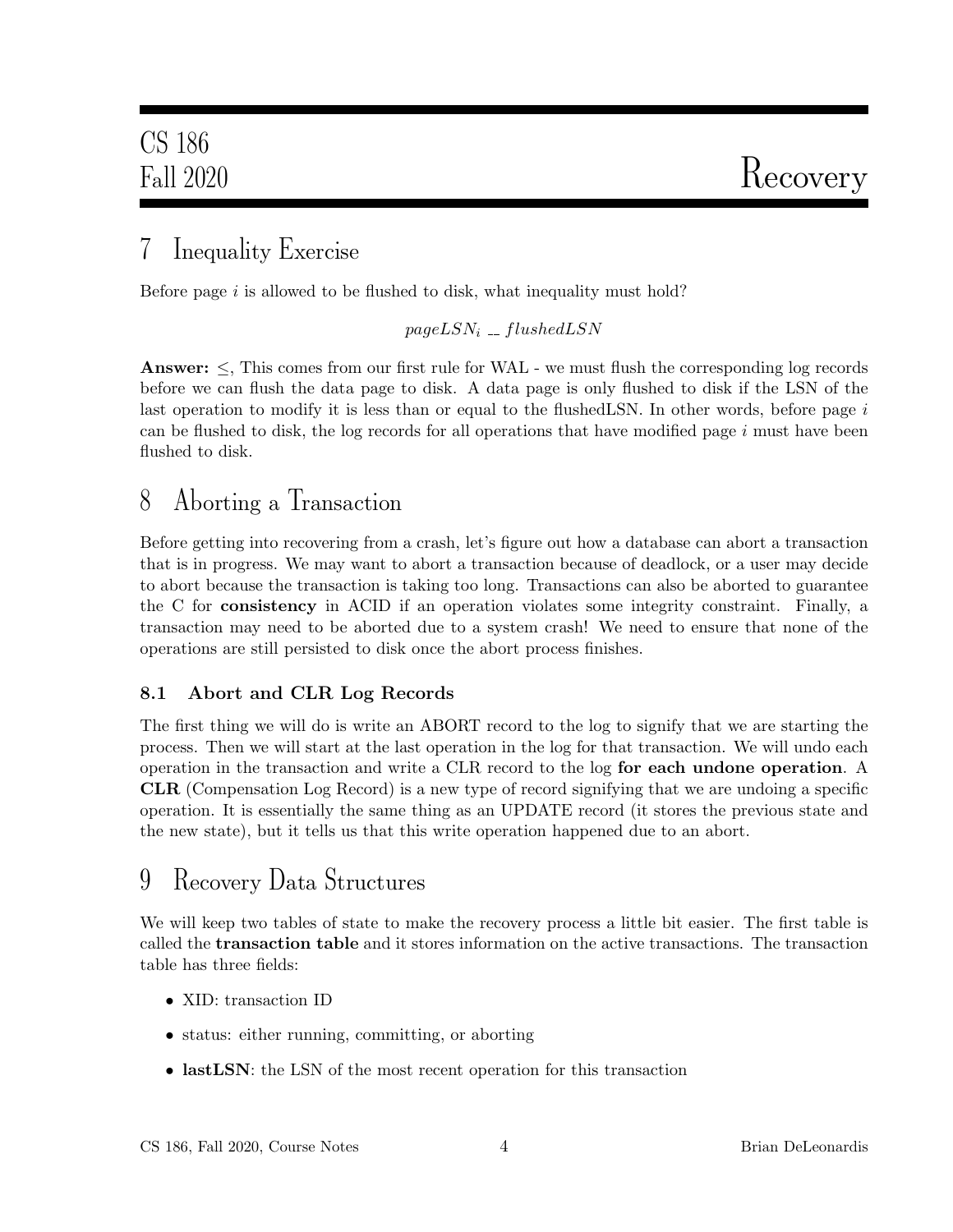An example of the transaction table is here:

| <b>Transaction Table</b> |                          |    |  |  |
|--------------------------|--------------------------|----|--|--|
| <b>XID</b>               | <b>Status</b><br>lastLSN |    |  |  |
|                          | R                        | 33 |  |  |
|                          |                          | 47 |  |  |

The other table we maintain is called the **Dirty Page Table (DPT)**. The DPT keeps track of what pages are dirty (recall from many modules ago that dirty means the page has been modified in memory, but has not been flushed to disk yet). This information will be useful because it will tell us what pages have operations that have not yet made it to disk. The DPT only has two columns:

- Page ID
- recLSN: the *first* operation to dirty the page

An example of the DPT is here:

| Dirty Page Table |        |
|------------------|--------|
| <b>PageID</b>    | recLSN |
| 46               | 11     |
| 63               | 24     |

One thing to note is that both of these tables are stored in memory; so when recovering from a crash, you will have to use the log to reconstruct the tables. We will talk about a way to make this easier (checkpointing) later in the note.

### 10 More Inequality Questions

1. Fill in the equality below to enforce the WAL rule that all the logs must be flushed to disk before a transaction T can commit:

$$
flushed LSN \; \_ \; last LSN_T
$$

**Answer:**  $\geq$  If the flushedLSN is is greater than the last operation of the transaction then we know all of the logs for that transaction are on disk.

2. For a page P that is in the DPT, fill in the following inequality for what must always be true:

```
recLSN_P = in memory pageLSN<sub>P</sub>
```
**Answer:**  $\leq$  If a page is in the dirty page table then it must be dirty, so the last update must not have made it to disk. The recLSN is the *first* operation to dirty the page, so it must be smaller than the last operation to modify that page.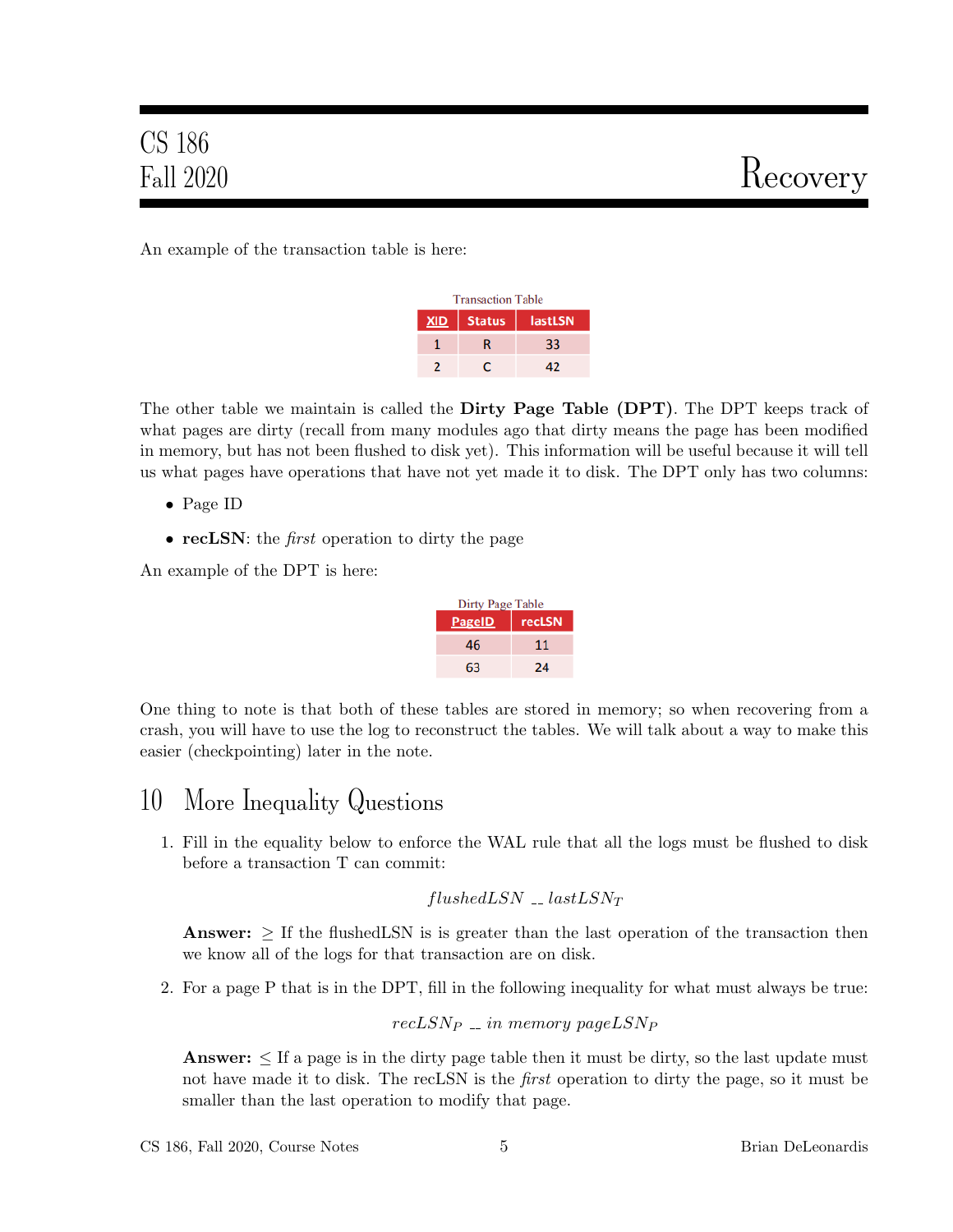3.

#### $recLSN_P = on$  disk pageLSN<sub>P</sub>

**Answer:**  $>$  If the page is dirty then the operation that dirtied the page (recLSN) must not have made it to disk, so it must have came after the operation that did make it to disk for that page.

### 11 ARIES Recovery Algorithm

We've covered a lot of background information on how the database writes to its log and how it aborts transactions when it is running normally. Now let's finally get into the reason for all this logging - recovering from failures. When a database crashes, the only things it has access to are the logs that made it to disk and the data pages on disk. From this information, it should restore itself so that all committed transactions' operations have persisted (durability) and all transactions that didn't finish before the crash are properly undone (atomicity). The recovery algorithm consists of 3 phases that execute in the following order:

- 1. Analysis Phase: reconstructs the Xact Table and the DPT
- 2. Redo Phase: repeats operations to ensure durability
- 3. Undo Phase: undoes operations from transactions that were running during the crash to ensure atomicity

Let's go through each phase in detail.

### 12 Analysis Phase

The entire purpose of the analysis phase is to rebuild what the Xact Table and the DPT looked like at the time of the crash. To do this, we scan through all of the records in the log beginning from the start. We modify our tables according to the following rules:

- On any record that is not an END record: add the transaction to the the Xact Table (if necessary). Set the lastLSN of the transaction to the LSN of the record you are on
- If the record is a COMMIT or an ABORT record, change the status of the transaction in the Xact Table accordingly
- If the record is an UPDATE record, if the page is not in the DPT add the page to the DPT and set recLSN equal to the LSN
- If the record is an END record, remove the transaction from the Xact Table.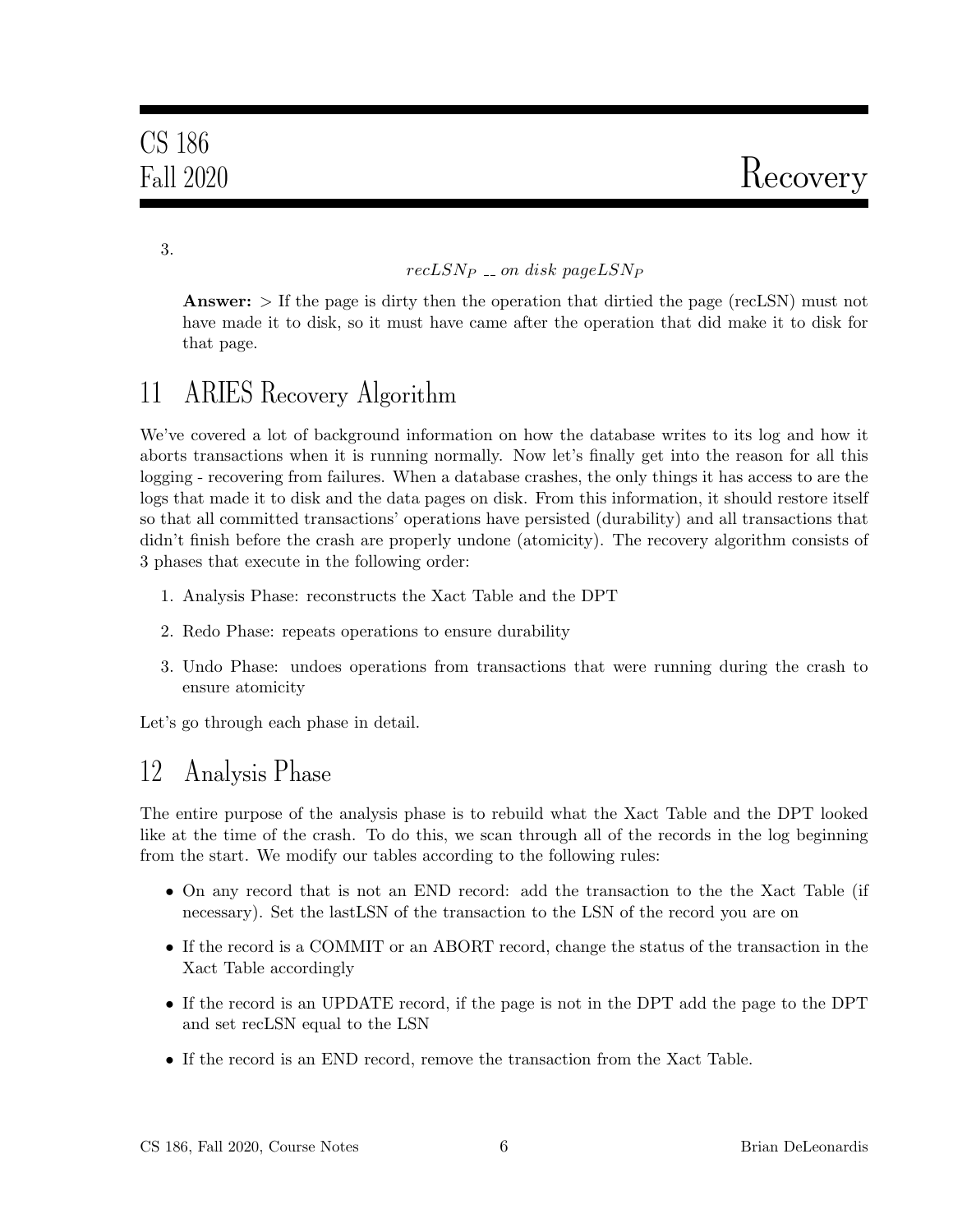# CS 186

# Fall 2020 Recovery

At the end of the analysis phase, for any transactions that were committing we will also write the END record to the log and remove the transaction from the Xact Table. Additionally, any transactions that were running at the time of the crash need to be aborted and the abort record should be logged. Note that on several prior exam questions we have asked for the status of the tables before this final pass (without actually saying so on the exam - it was just an assumption from the semester). We promise to be explicit about what we are looking for in the future.

One problem with the analysis phase so far is that it requires the database to scan through the entire log. In production databases this is not realistic as there could be thousands or millions of records. To speed up the analysis phase, we will use checkpointing. Checkpointing writes the contents of the Xact Table and the DPT to the log. This way, instead of starting from the beginning of the log, we can start from the last checkpoint. Checkpointing actually writes two records to the log, a  $\langle$  BEGIN\_CHECKPOINT  $\rangle$  record that says when checkpointing started and an  $\langle END\_CHECKPONT\rangle$  record that says when we finished writing the tables to the log. The tables written to the log can be the state of tables at any point between the  $\langle$  BEGIN\_CHECKPOINT  $>$  and  $\langle$  END\_CHECKPOINT  $>$ . This means we need to start at the  $\langle BEGIN\_CHECKPOINT \rangle$  because we're not sure if the records after it are actually reflected in the tables that were written to the log.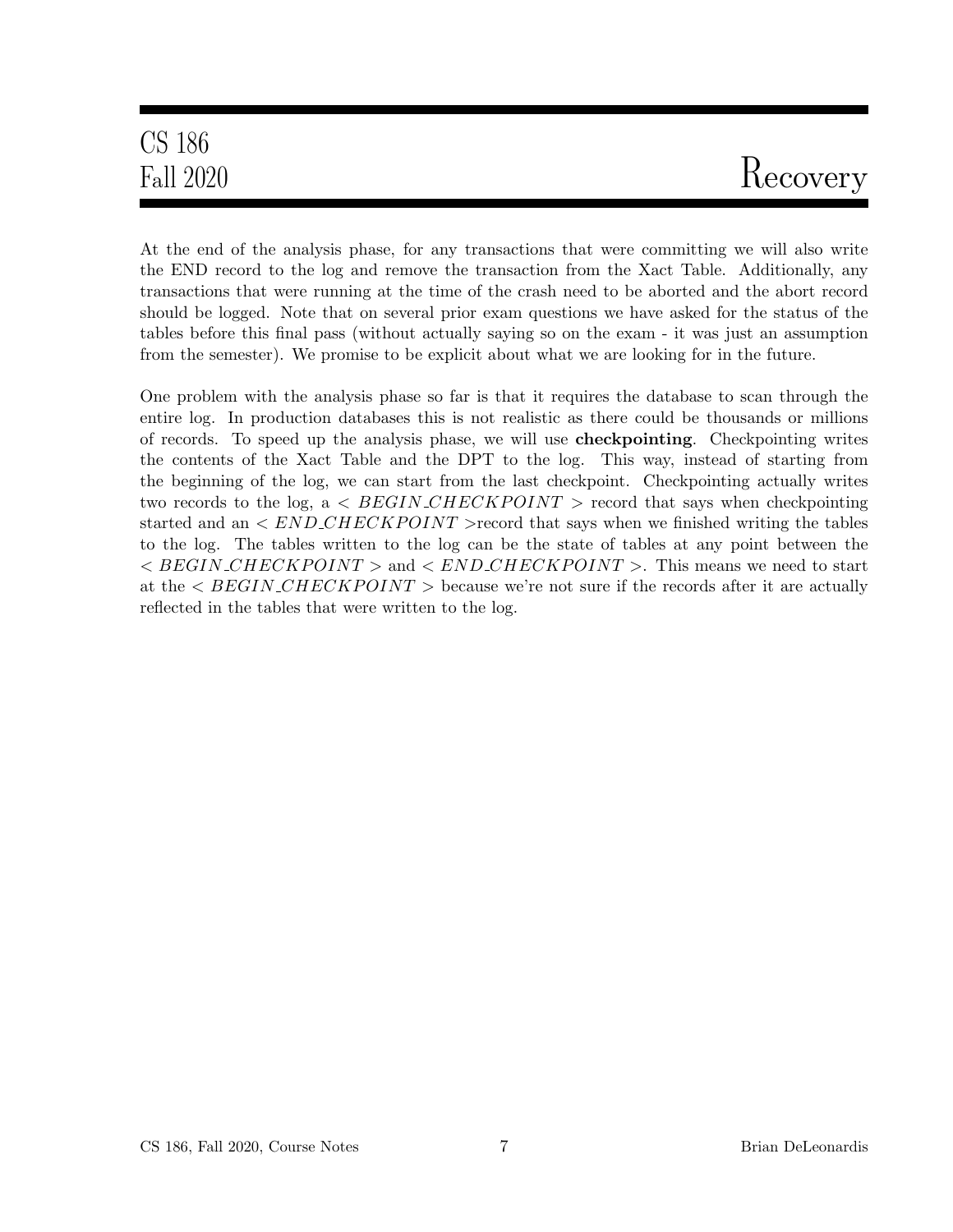# Fall 2020 Recovery

### 13 Analysis Phase Example

Log

| <b>LSN</b> | Record                  | prevLSN |
|------------|-------------------------|---------|
| 10         | T1 updates P3           | null    |
| 20         | T1 updates P1           | 10      |
| 30         | T2 updates P2           | null    |
| 40         | T3 updates P1           | null    |
| 50         | <b>Begin Checkpoint</b> |         |
| 60         | T3 updates P3           | 40      |
| 70         | <b>T3 Aborts</b>        | 60      |
| 80         | <b>End Checkpoint</b>   |         |
| 90         | CLR undo T3 LSN: 60     | 70      |
| 100        | T1 updates P4           | 20      |
| 110        | T1 commits              | 100     |
| 120        | <b>T1 Ends</b>          | 110     |

### **Transaction Table**

| Transaction    | <b>Status</b> | <b>lastLSN</b> |
|----------------|---------------|----------------|
| T1             | running       | 20             |
| T <sub>2</sub> | running       | 30             |
| T3             | running       | 40             |

#### **Dirty Page Table**

| Page ID        | recLSN |
|----------------|--------|
| P <sub>1</sub> | 40     |
| P <sub>3</sub> | 10     |

The database crashed and we are given the log above. The Xact Table and the DPT on the right are the tables found in the  $\langle END\_CHECKPOINT\rangle$  record. Let's go through the process.

First, we start at the record at LSN 60 because it is the record immediately after the begin checkpoint record. This is an UPDATE record and T3 is already in the Xact Table, so we will update the lastLSN to 60. The page it updates is already in the DPT, so we don't have to do anything with the DPT. The tables now look like this: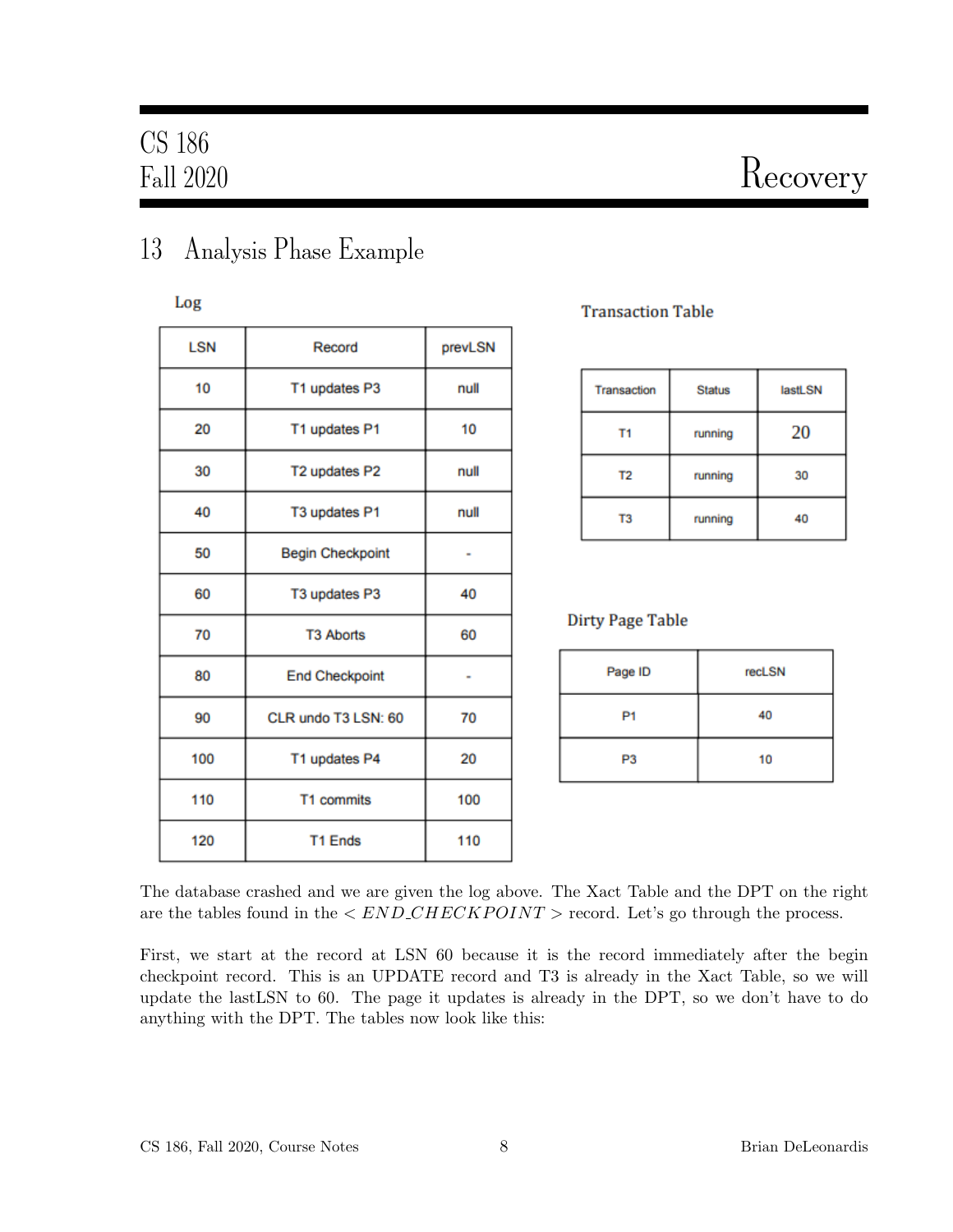# CS 186

# Fall 2020 Recovery

| <b>Transaction</b> | <b>Status</b> | <b>lastLSN</b> | <b>PageID</b>  | recLSN |
|--------------------|---------------|----------------|----------------|--------|
| - T1               | Running       | 20             | P <sub>1</sub> | 40     |
| <b>T2</b>          | Running       | 30             | P <sub>3</sub> | 10     |
| - ТЗ               | Running       | 60             |                |        |

Now we go to the record at LSN 70. It is an ABORT record, so we need to change the status in our Xact Table to Aborting and update the lastLSN.

| <b>Transaction</b> | <b>Status</b>  | <b>lastLSN</b> | <b>PageID</b>  | <b>recLSN</b> |
|--------------------|----------------|----------------|----------------|---------------|
| Τ1                 | Running        | 20             | P <sub>1</sub> | 40            |
| T2                 | <b>Running</b> | 30             | P <sub>3</sub> | <b>10</b>     |
| T <sub>3</sub>     | Aborting       | 70             |                |               |

There is nothing to do for the end checkpoint record, so we move onto the CLR (UNDO) at LSN 90. T3 is in the Xact Table so we update the lastLSN and the page it is modifying (P3) is already in the DPT so we again do not have to modify the DPT.

| <b>Transaction</b> | <b>Status</b> | <b>lastLSN</b> | <b>PagelD</b>  | <b>recLSN</b> |
|--------------------|---------------|----------------|----------------|---------------|
| Τ1                 | Running       | 20             | P1             | 40            |
|                    | Running       | 30             | P <sub>3</sub> | <b>10</b>     |
| T3                 | Aborting      | 90             |                |               |

At LSN 100 we have another update operation and T1 is already in the Xact Table so we will update its lastLSN. The page this record is updating is not in the DPT, however, so we will add it with a recLSN of 100 because this is the first operation to dirty the page.

| <b>Transaction</b> | <b>Status</b>  | <b>lastLSN</b> | PageID         | recLSN |
|--------------------|----------------|----------------|----------------|--------|
|                    | <b>Running</b> | 100            | <b>P1</b>      | 40     |
| T <sub>2</sub>     | Running        | 30             | P <sub>3</sub> | 10     |
| ТЗ                 | Aborting       | 90             | P4             | 100    |

Next is LSN 110 which is a COMMIT record. We need to change T1's status to committing and update the lastLSN.

| <b>Transaction</b> | <b>Status</b> | <b>lastLSN</b> | PageID         | recLSN |
|--------------------|---------------|----------------|----------------|--------|
| -T1                | Committing    | 110            | <b>P1</b>      | 40     |
|                    | Running       | 30             | P <sub>3</sub> | 10     |
| T3                 | Aborting      | 90             | P <sub>4</sub> | 100    |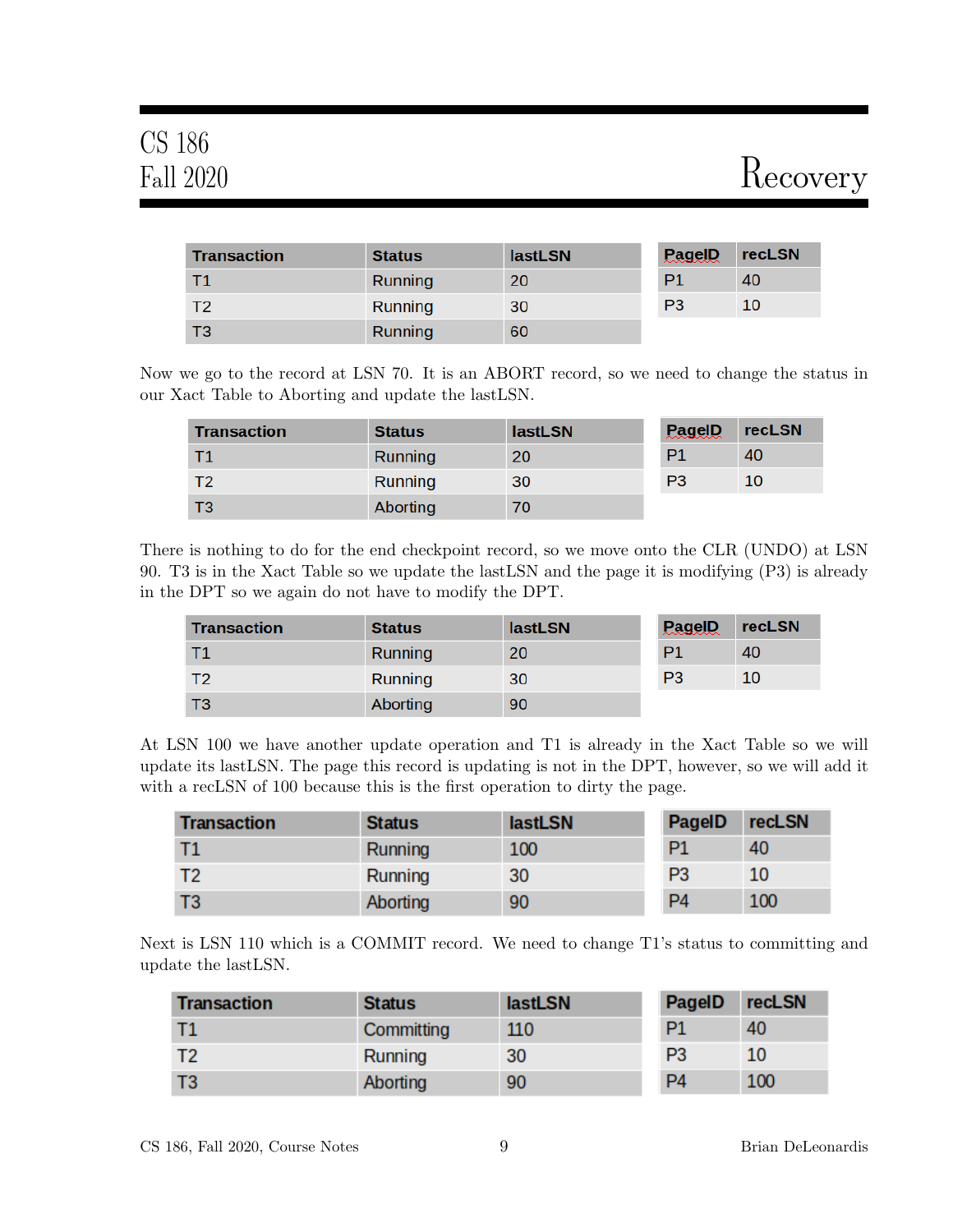| <b>CS 186</b> |          |
|---------------|----------|
| Fall 2020     | Recovery |

Finally, LSN 120 is an END record meaning that we need to remove T1 from our Xact Table. This leaves us with a final answer of:

| <b>Transaction</b> | <b>Status</b> | <b>lastLSN</b> | PageID         | recLSN |
|--------------------|---------------|----------------|----------------|--------|
|                    | Running       | 30             | <b>P1</b>      | 40     |
|                    | Aborting      | 90             | P <sub>3</sub> | 10     |
|                    |               |                | PД             | 100    |

Note that in this question we left out that final pass for ending committing transactions and aborting running transactions because this has also been done on several exams. In reality, before the Redo Phase starts, we would change T2's status to Aborting.

### 14 Redo Phase

The next phase in recovery is the Redo Phase which ensures durability. We will repeat history in order to reconstruct the state at the crash. We start at the smallest recLSN in the DPT because that is the first operation that may not have made it to disk. We will redo all UPDATE and CLR operations unless one of the following conditions is met:

- The page is not in the DPT. If the page is not in the DPT it implies that all changes (and thus this one!) have already been flushed to disk.
- recLSN  $>$  LSN. This is because the first update that dirtied the page occurred after this operation. This implies that the operation we are currently at has already made it to disk, otherwise it would be the recLSN.
- pageLSN (disk)  $\geq$  LSN. If the most recent update to the page that made it to disk occurred after the current operation, then we know the current operation must have made it to disk.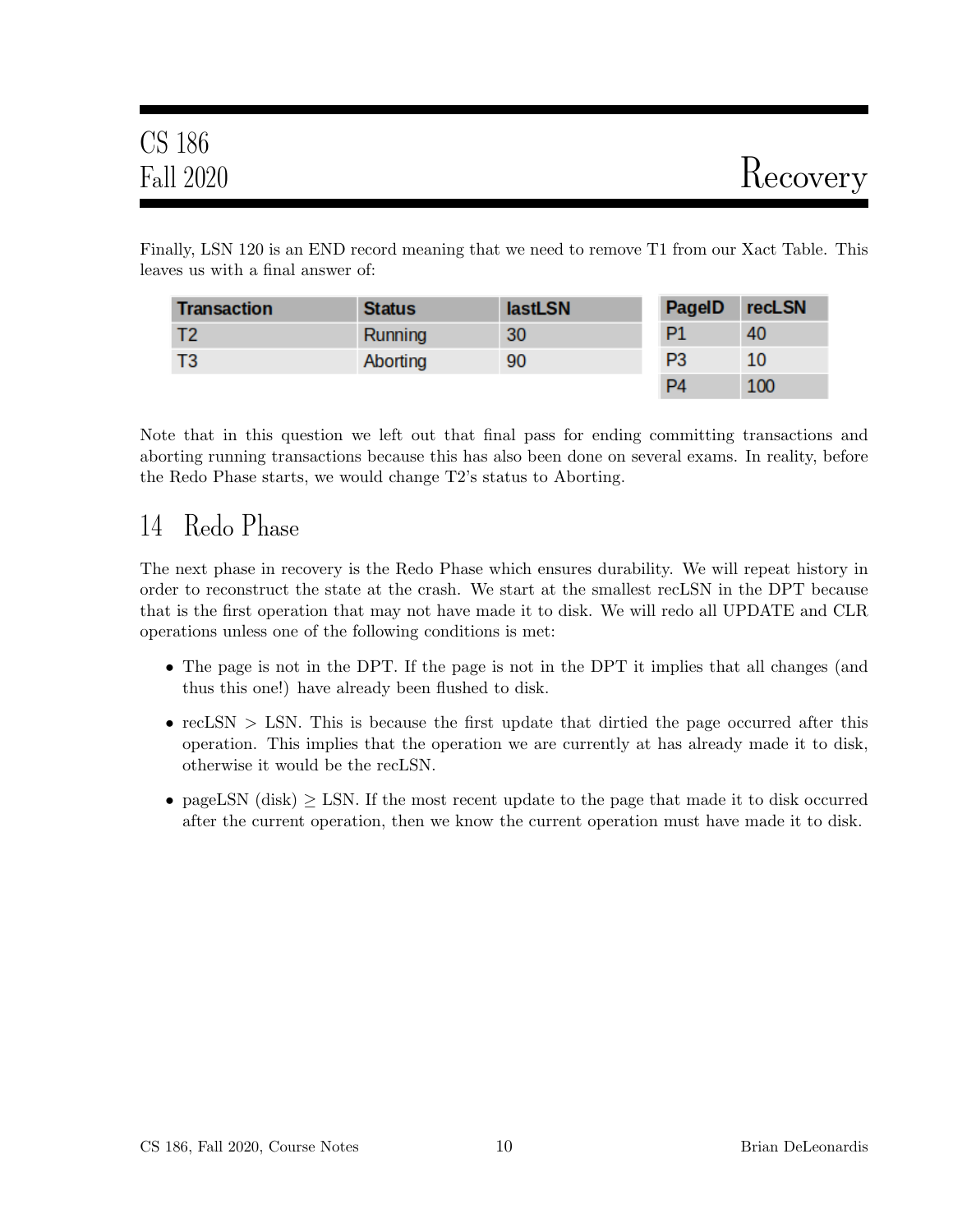# Fall 2020 Recovery

### 15 Redo Example

Log

| <b>LSN</b> | Record                  | prevLSN |
|------------|-------------------------|---------|
| 10         | T1 updates P3           | null    |
| 20         | T1 updates P1           | 10      |
| 30         | T2 updates P2           | null    |
| 40         | T3 updates P1           | null    |
| 50         | <b>Begin Checkpoint</b> |         |
| 60         | T3 updates P3           | 40      |
| 70         | <b>T3 Aborts</b>        | 60      |
| 80         | <b>End Checkpoint</b>   | ٠       |
| 90         | CLR undo T3 LSN: 60     | 70      |
| 100        | T1 updates P4           | 20      |
| 110        | T1 commits              | 100     |
| 120        | <b>T1 Ends</b>          | 110     |

| <b>Transaction</b> | <b>Status</b> | <b>lastLSN</b> |
|--------------------|---------------|----------------|
| T2                 | Running       | 30             |
| ΓЗ                 | Aborting      | 90             |

| <b>PagelD</b> | recLSN |
|---------------|--------|
| P1            | 40     |
| P3            | 10     |
| Ρ4            | 100    |

The log and final tables from the analysis example have been reproduced for your convenience. Now let's answer the following two questions:

1. Where should we start the recovery process?.

Answer: At LSN 10 because that is the smallest recLSN in the DPT.

2. What are the LSNs of the operations that get redone? Answer:

- 10 UPDATE that does not meet any of the conditions
- Not 20  $recLSN > LSN$
- Not 30 page not in DPT
- 40 UPDATE that does not meet any of the conditions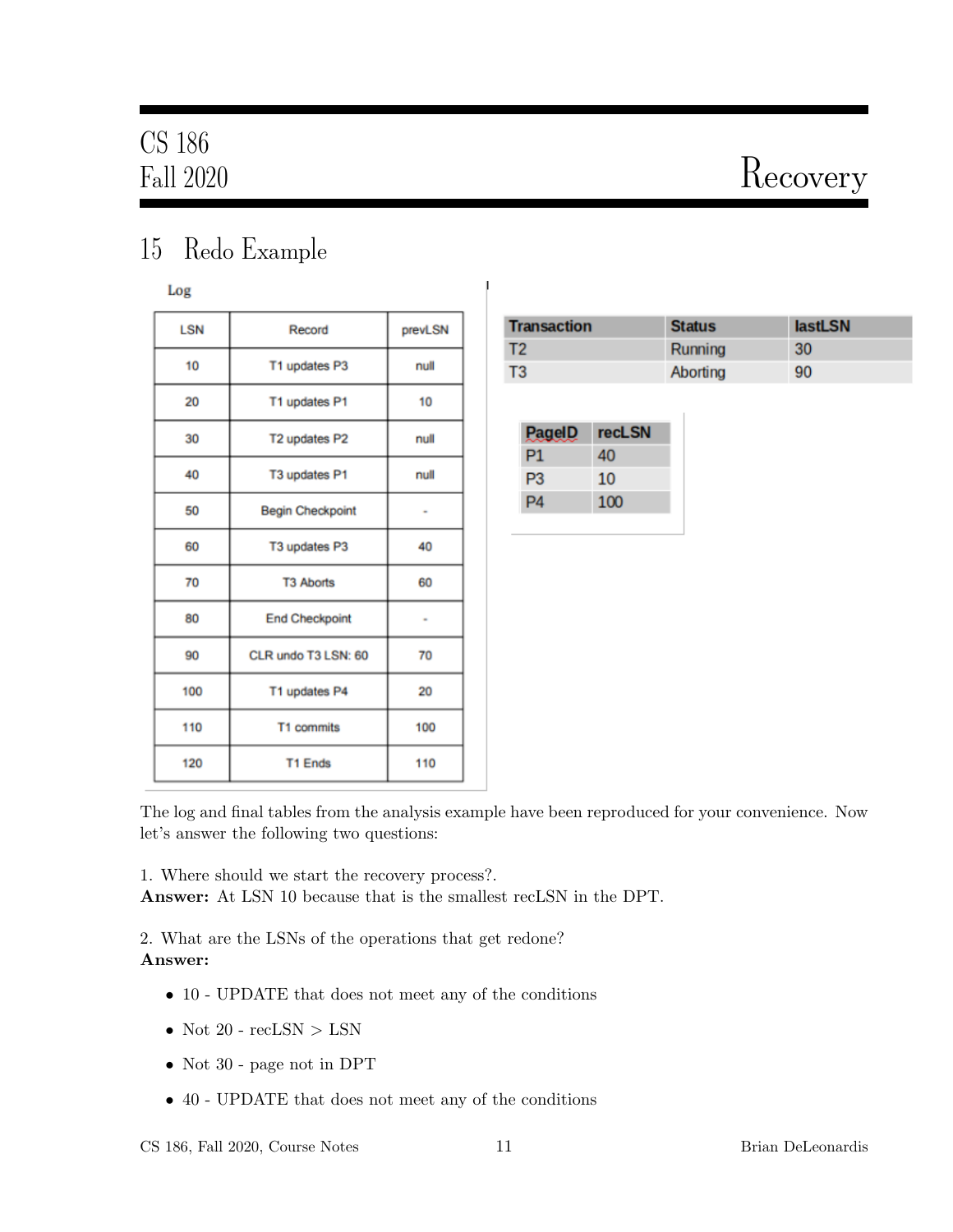# CS 186

- Not 50 only redo UPDATEs and CLRs
- 60 UPDATE that does not meet any of the conditions
- Not 70 only redo UPDATEs and CLRs
- Not 80 only redo UPDATEs and CLRs
- 90 CLR that does not meet any of the conditions
- 100 UPDATE that does not meet any of the conditions
- Not 110 only redo UPDATEs and CLRs
- Not 120 only redo UPDATEs and CLRs

For a final answer of 10, 40, 60, 90, 100.

### 16 Undo Phase

The final phase in the recovery process is the undo phase which ensures atomicity. The undo phase will start at the end of the log and works its way towards the start of the log. It undoes every UPDATE (only UPDATEs!) for each transaction that was active (either running or aborting) at the time of the crash so that we do not leave the database in an intermediate state. It will not undo an UPDATE if it has already been undone (and thus a CLR record is already in the log for that UPDATE).

For every UPDATE the undo phase undoes, it will write a corresponding CLR record to the log. CLR records have one additional field that we have not yet introduced called the **undoNextLSN**. The undoNextLSN stores the LSN of the next operation to be undone for that transaction (it comes from the prevLSN of the operation that you are undoing). Once you have undone all the operations for a transaction, write the END record for that transaction to the log.

Appendix 1 explains how this is implemented efficiently.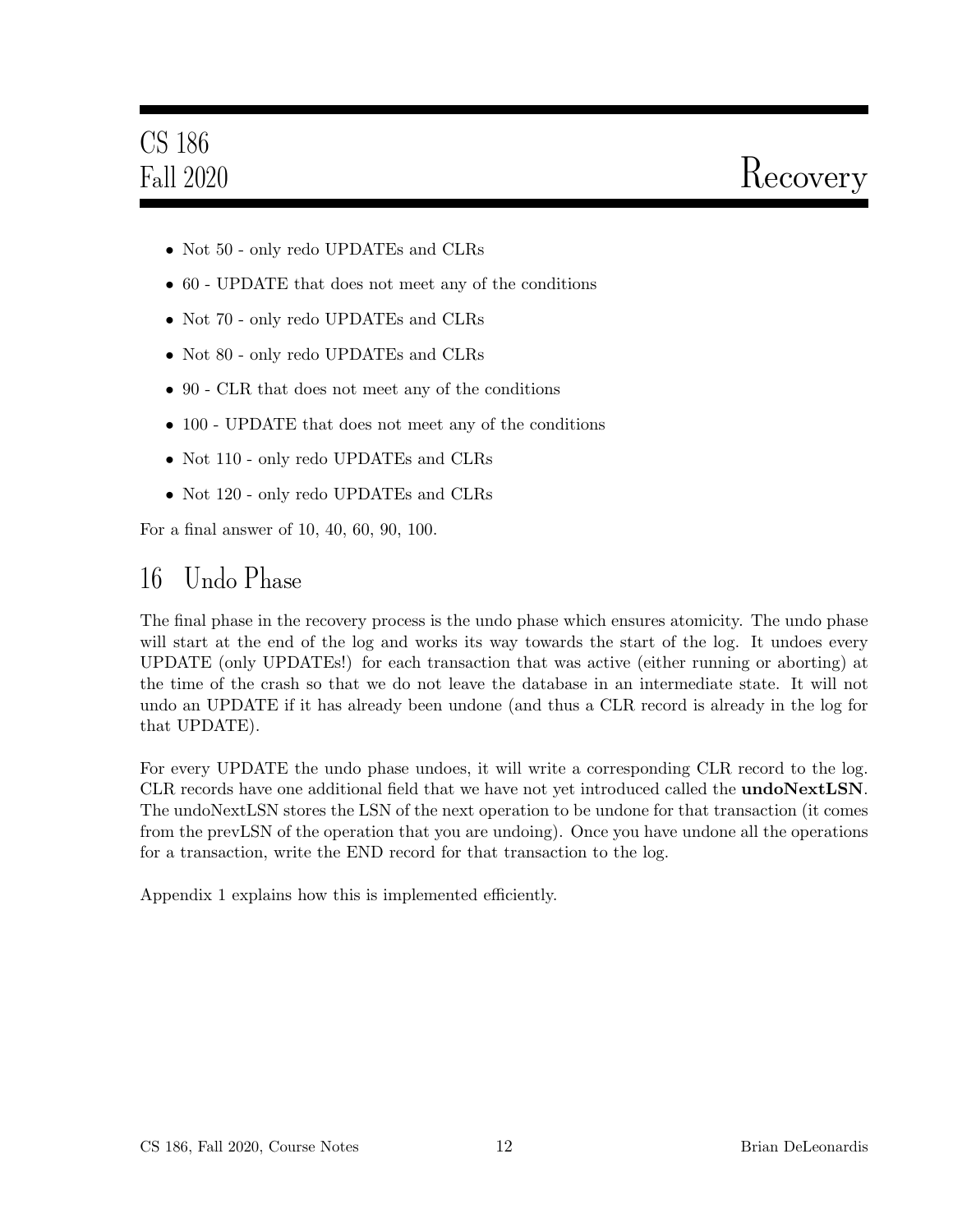# Fall 2020 Recovery

## 17 Undo Example

Log

| <b>LSN</b> | Record                  | prevLSN |
|------------|-------------------------|---------|
| 10         | T1 updates P3           | null    |
| 20         | T1 updates P1           | 10      |
| 30         | T2 updates P2           | null    |
| 40         | T3 updates P1           | null    |
| 50         | <b>Begin Checkpoint</b> |         |
| 60         | T3 updates P3           | 40      |
| 70         | <b>T3 Aborts</b>        | 60      |
| 80         | <b>End Checkpoint</b>   |         |
| 90         | CLR undo T3 LSN: 60     | 70      |
| 100        | T1 updates P4           | 20      |
| 110        | T1 commits              | 100     |
| 120        | <b>T1 Ends</b>          | 110     |

| <b>Transaction</b> | <b>Status</b> | <b>lastLSN</b> |
|--------------------|---------------|----------------|
| Т2                 | Running       | 30             |
| TЗ                 | Aborting      | 90             |

| <b>PagelD</b> | <b>recLSN</b> |
|---------------|---------------|
| P1            | 40            |
| P3            | 10            |
|               | 100           |

Write down all of the log records that will be written during the undo phase.

Answer: First recognize that the log provided is missing one record from the analysis phase. Remember that at the very end of the analysis phase we need to write log entries for any aborting transactions. Therefore, there should be an ABORT record at LSN 130 that aborts T2. It will have a prevLSN of 30 because that is the last operation that T2 did before this ABORT operation. We include this record in the final answer for completeness, but note that it is not technically written during the Undo Phase, it is written at the end of the analysis phase.

We now move on to undoing the operations for T2 and T3. The most recent update for T3 occurs at LSN 60, but notice that there is already a CLR for that operation in the log (LSN 90). Because that operation is undone, we do not need undo it again.

The next operation is the UPDATE at LSN 40. This update is not undone anywhere else in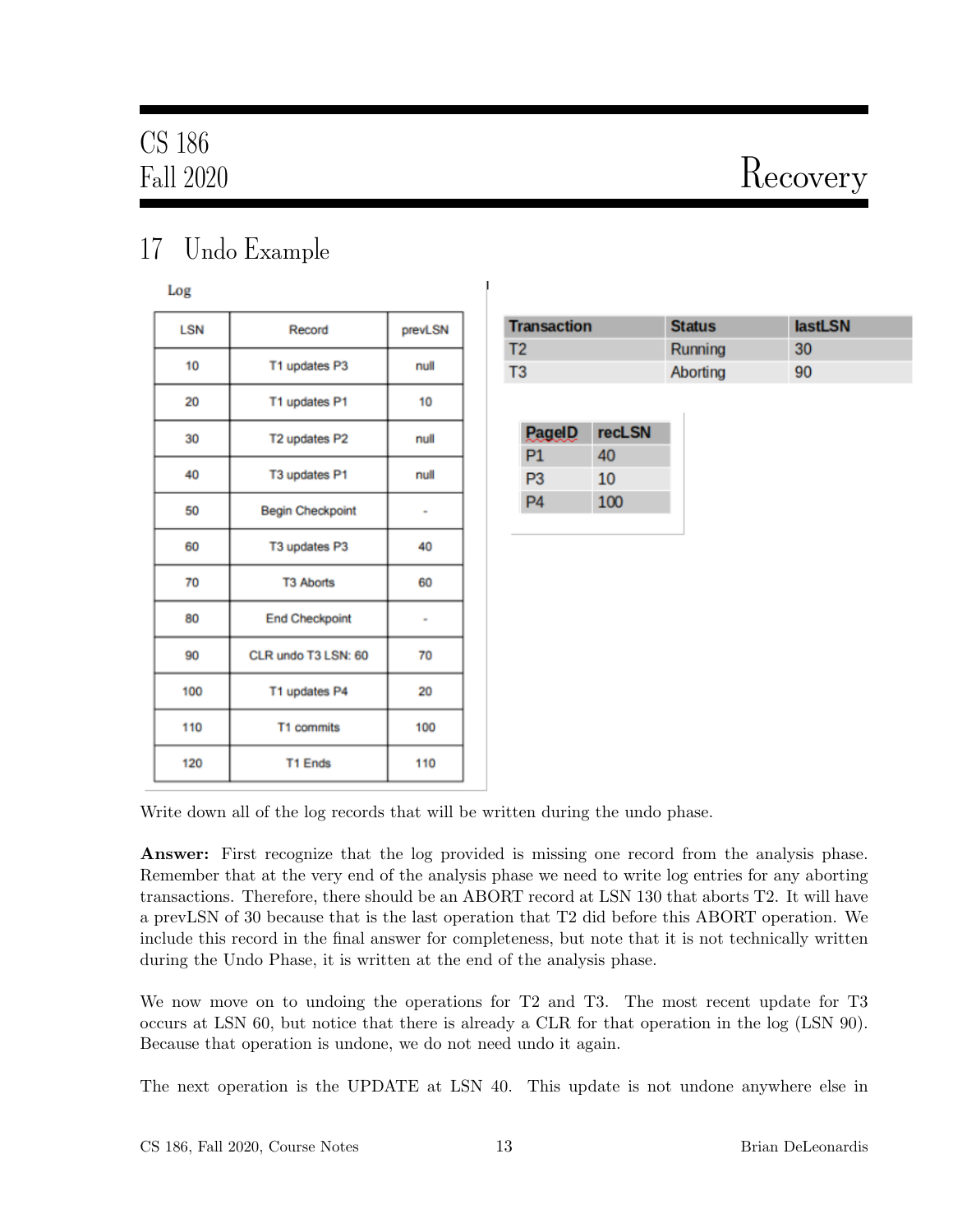| <b>CS 186</b> |          |
|---------------|----------|
| Fall 2020     | Recovery |

the log so we do need to undo it and write the corresponding CLR record. The prevLSN will be 90 because that CLR log record is the last operation for T3. The undoNextLSN will be null because there are no other operations in T3 to undo (see final answer below for the full syntax). Because there are no more actions to undo for T3, we must also write the END record for that transaction.

The next operation we need to undo is the update at LSN 30 for T2. The prevLSN for this record will be 130 because of the ABORT record we wrote before. The undoNextLSN will be null again because there are no other operations for T2 in the log. We will also need to write the END record for T2 because that was last operation we needed to undo. Here is the final answer:

| <b>LSN</b> | <b>Record</b>       | prevLSN | undoNextLSN |
|------------|---------------------|---------|-------------|
| 130        | <b>ABORT T2</b>     | 30      |             |
| 140        | CLR Undo T3: LSN 40 | 90      | null        |
| 150        | END <sub>T3</sub>   | 140     |             |
| 160        | CLR Undo T2: LSN 30 | 130     | null        |
| 170        | END <sub>T2</sub>   | 160     |             |

### 18 Conclusion

In this note we covered how databases can guarantee that they will recover from failure even while using a steal, no-force policy. We covered how the database uses Write Ahead Logging policies to log all operations when it is running correctly. We finally covered how the database uses the log in a 3 step process (analysis, redo, undo) to recover from failure and restore the database to a correct state.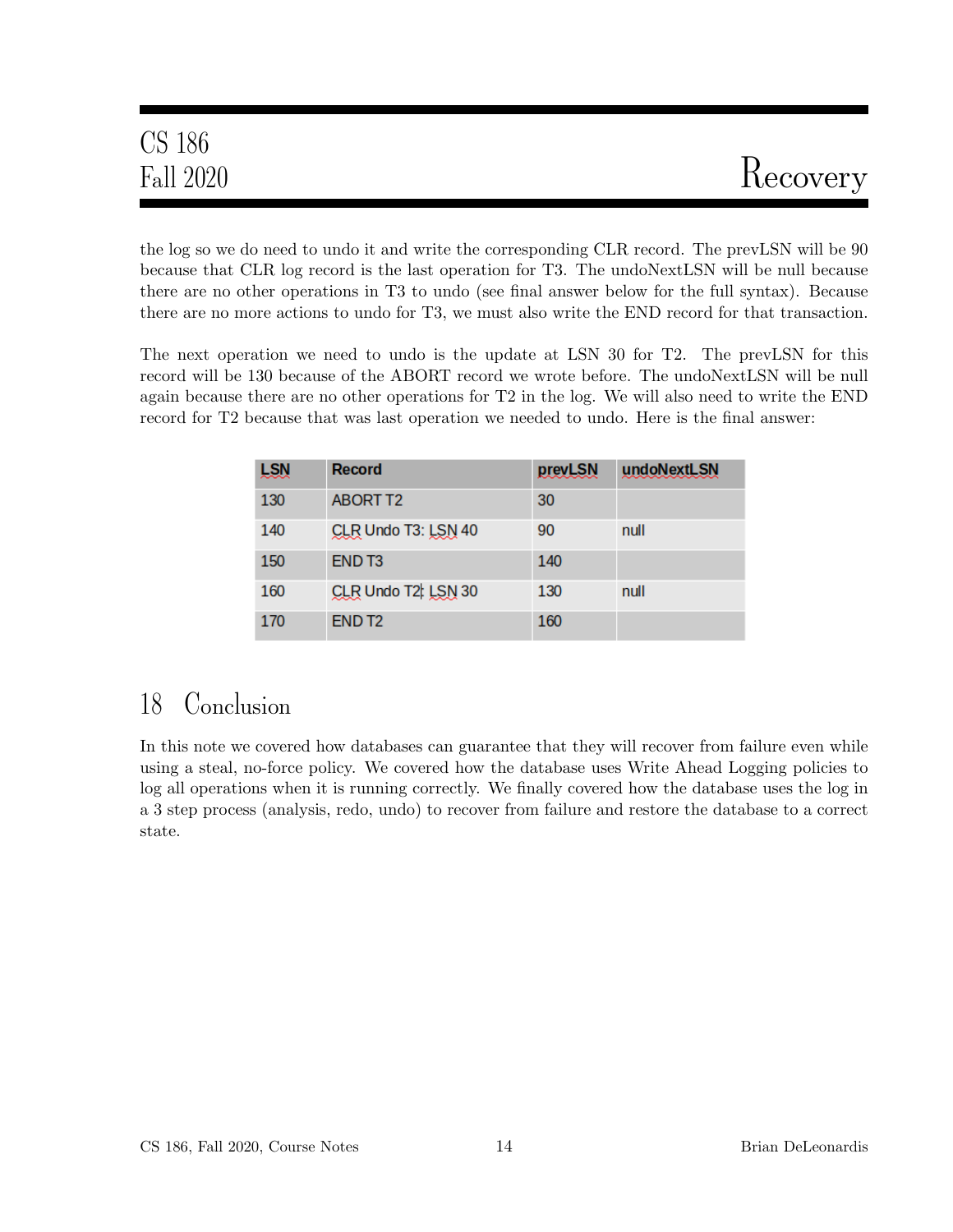### 19 Appendix 1: Undo Details

This explanation will rely on the pseudocode from lecture:

 $to$   $\text{Undo} = \{lastLSNs \text{ of all Xacts in the Xact Table}\}$ while !toUndo.empty():

this  $LR = \text{tolndo}$  find and remove largest  $LSN()$ 

if this LR type  $=$  CLR:

if this LR undo Next LSN != NULL: toUndo.insert(thisLR.undonextLSN) else: // thisLR.undonextLSN =  $\text{NULL}$ write an End record for this LR xid in the log

else:

if this LR type  $==$  UPDATE: write a CLR for the undo in the log undo the update in the database if this LR prevLSN  $!=$  NULL: toUndo.insert(thisLR.prevLSN) elif this LR prevLSN  $==$  NULL: write an END record for this LR xid

The pseudocode uses toUndo which is a max-heap that stores the LSNs of operations that we potentially need to undo. During the undo phase, the only transactions we want to undo are the ones that were still active at the time of the crash. Therefore, we start by adding the lastLSN of all the transactions in the Xact Table (recall that only transactions that are in the Xact Table could have been active at the time of the crash).

We then iterate until the toUndo heap is empty. When toUndo is empty it implies that we have undone everything that we need to. On each iteration, we pop off the record with the largest LSN in the heap. If the record is a CLR record we will add the undoNextLSN to the toUndo heap. The whole purpose of this field is to tell us what record needs to be undone next, so it makes sense to use this during the UNDO process. For any other record, however, we don't have this field so we will need to add the prevLSN to toUndo instead. If the prevLSN field is null (or the undoNextLSN in the case of a CLR), it means we are done with the transaction so we can just write the END